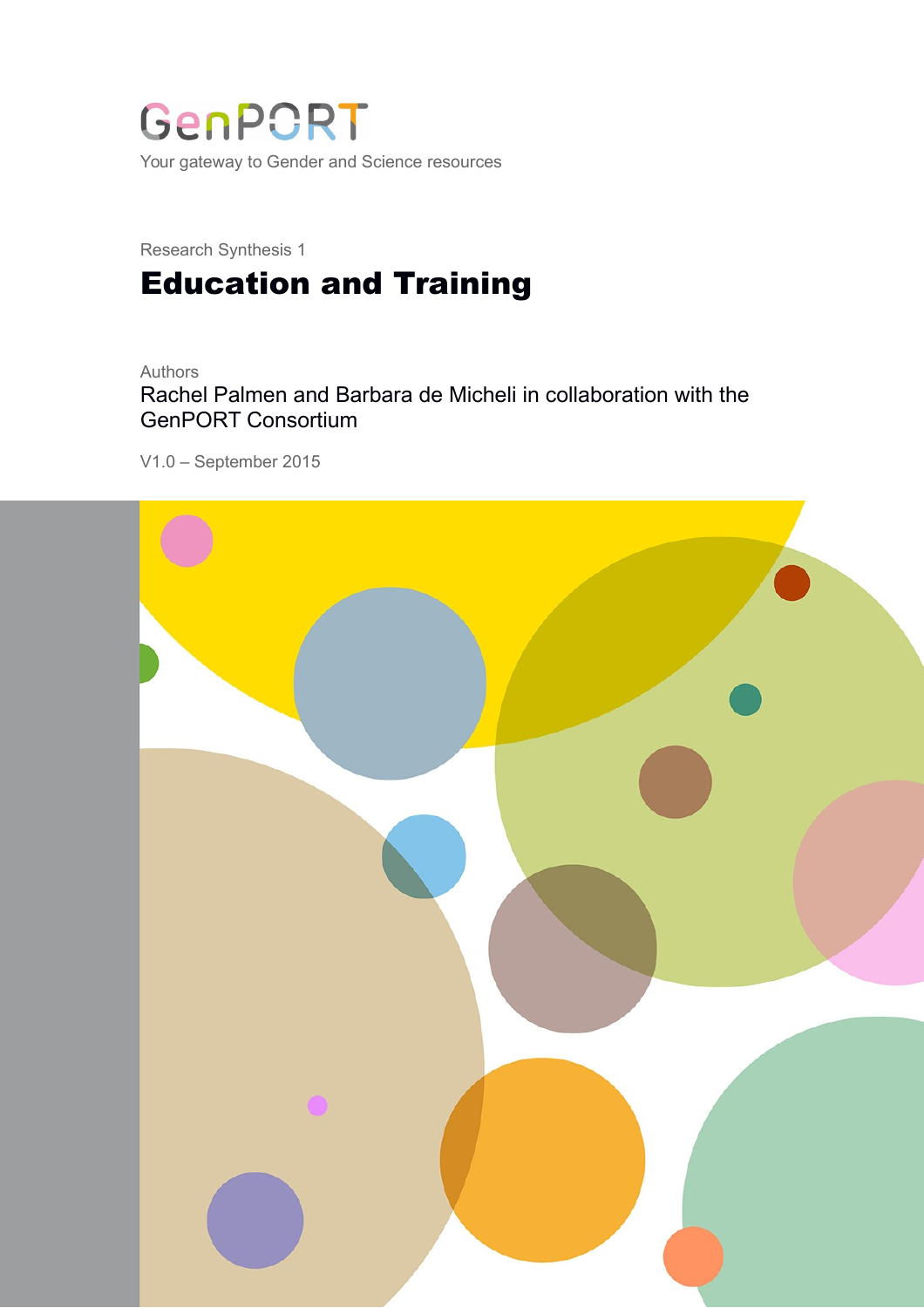# **Description of the Problem**

The aim of this research synthesis is to present a brief overview of recent literature in explaining gendered fields of study patterns, to critically assess recent scientific progress in this field and to identify subsequent policy implications.

Real progress has been made in women's participation in higher education over recent decades – girls currently access higher education in greater numbers than their male peers – by 2012, 34% of women across OECD countries had attained a tertiary education compared with 30% of men (OECD, 2015:23). Gender gaps however persist: too many boys, especially working class boys and boys from some

*Horizontal segregation in education matters- it is a key driver of gendered occupational segregation.*

minority ethnic and migrant backgrounds, drop out of school – or leave school with low skills that are not matched to the labour market requirements whilst horizontal segregation in education continues to be problematic. For example, in the

U.S. in 2005 almost 11% of males age 16-24 dropped out in comparison to 8% of females (Snyder & Dillow, 2007). Girls less frequently opt for studies in science, technology and engineering whilst boys tend to opt out of education, health and welfare, and the humanities. This does however vary according to country context – for example higher levels of girls' participation in SET (Science, Engineering and Technology) can be seen in some parts of Central and Eastern Europe (EC, 2013:50).

Horizontal segregation in education matters – it is a key driver of gendered occupational segregation. Occupational segregation is a key aspect of gender inequality specifically impacting on the gender wage gap whilst also constraining careers. Change in this field is necessary from a social justice perspective and in order to achieve a more efficient use of human resources.

Horizontal segregation in higher education is partly attributed to gendered patterns of study fields in secondary education (Caprile et al., 2012:72). Despite the vast amount of research carried out to examine the reasons for gender segregation in education – there is no single explanatory factor (ibid). The majority of research focuses on girls opting out of STEM subjects (Henrikson et al., 2015; Regan & Dewitt 2015; Yazilitas et al., 2013), and is less concerned with boys' under-representation in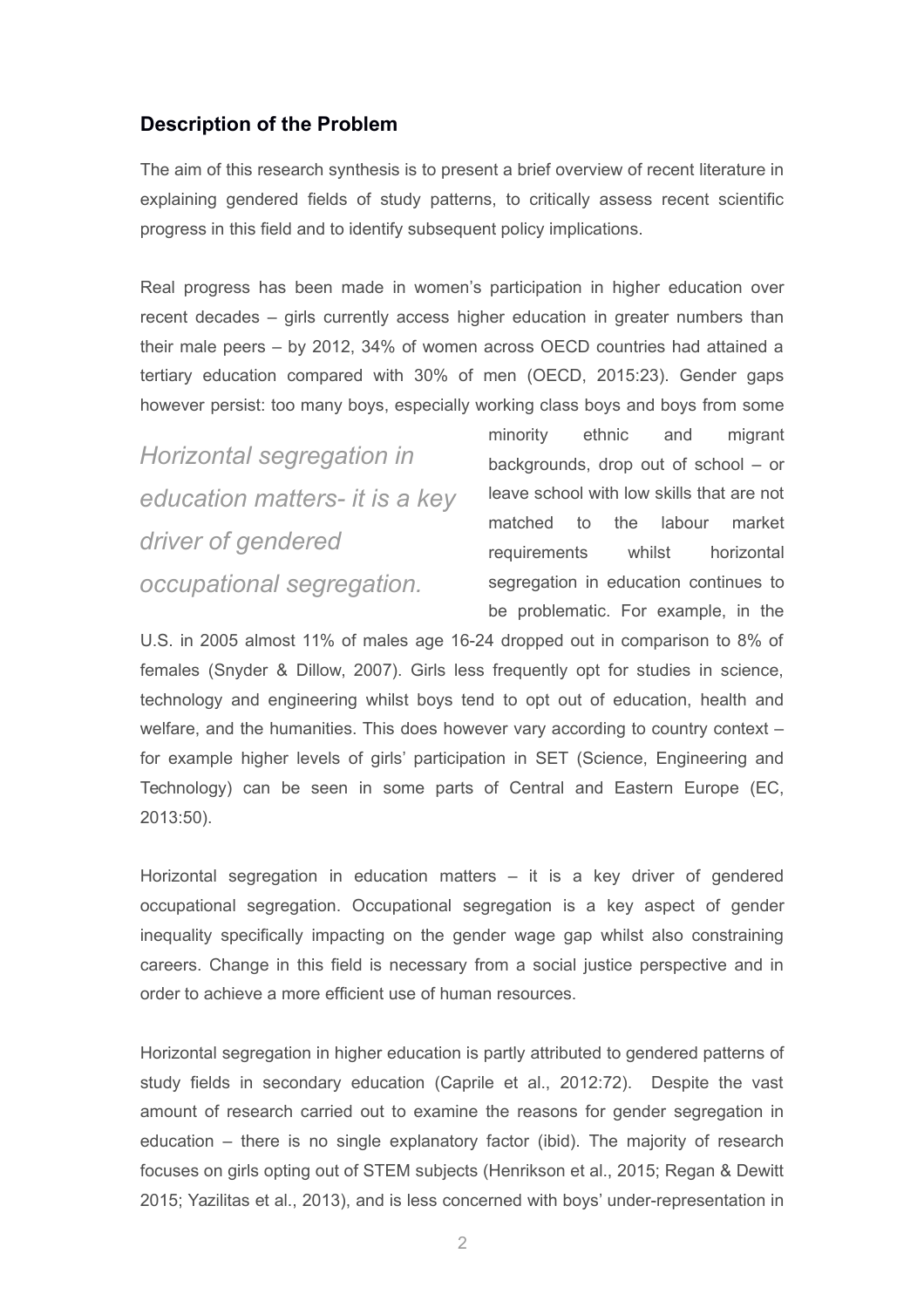education, health and humanities. There continues to be less research on boys' 'atypical choices' and why boys' choices tend to be less evenly distributed than girls.

In the past, some authors explained gendered patterns of choice as a result of gender differences in mathematic performance. This however has shown to be problematic on numerous levels:

- Gender gaps in mathematics performance tend to be closing.
- Achievement in mathematics at school is not a good predictor of choice of study field in higher education – as high performing girls tend to make more diverse choices than equally talented boys (Alaluf et al., 2003a; Xie & Shauman, 2003).
- Research has demonstrated how gendered mathematics performance can be linked to the national gender equality culture  $-$  as measured by the level of women's participation in the labour force, women's political empowerment, gender differences in who does the housework, and general attitudes to gender equality. Those countries with a greater gender equality culture also tend to have narrower gaps in mathematics performance (Guiso et al., 2009; Nollenberger & Rodríguez Planas, 2014; González de San Román & Del la Rica, 2012; OECD, 2015:147).
- Cross- national research in this field has examined the impacts of the structure of the educational system – in terms of levels of differentiation on gendered patterns of achievement (particularly in science and mathematics) (Van Langen et al., 2006). In general, this strand of research argues that the more integrated the educational system – the smaller the gap in mathematics and science achievements of girls and boys.

Current research in this field can be broadly categorized into three different approaches: micro-level explanations which deal with the psychology of individual study choices, meso-level approaches that deal with the institutional characteristics of educational systems (Yazilitas et al., 2013), and macro-level explanations which mainly focus on culture, gender, socialization and structural gender inequality.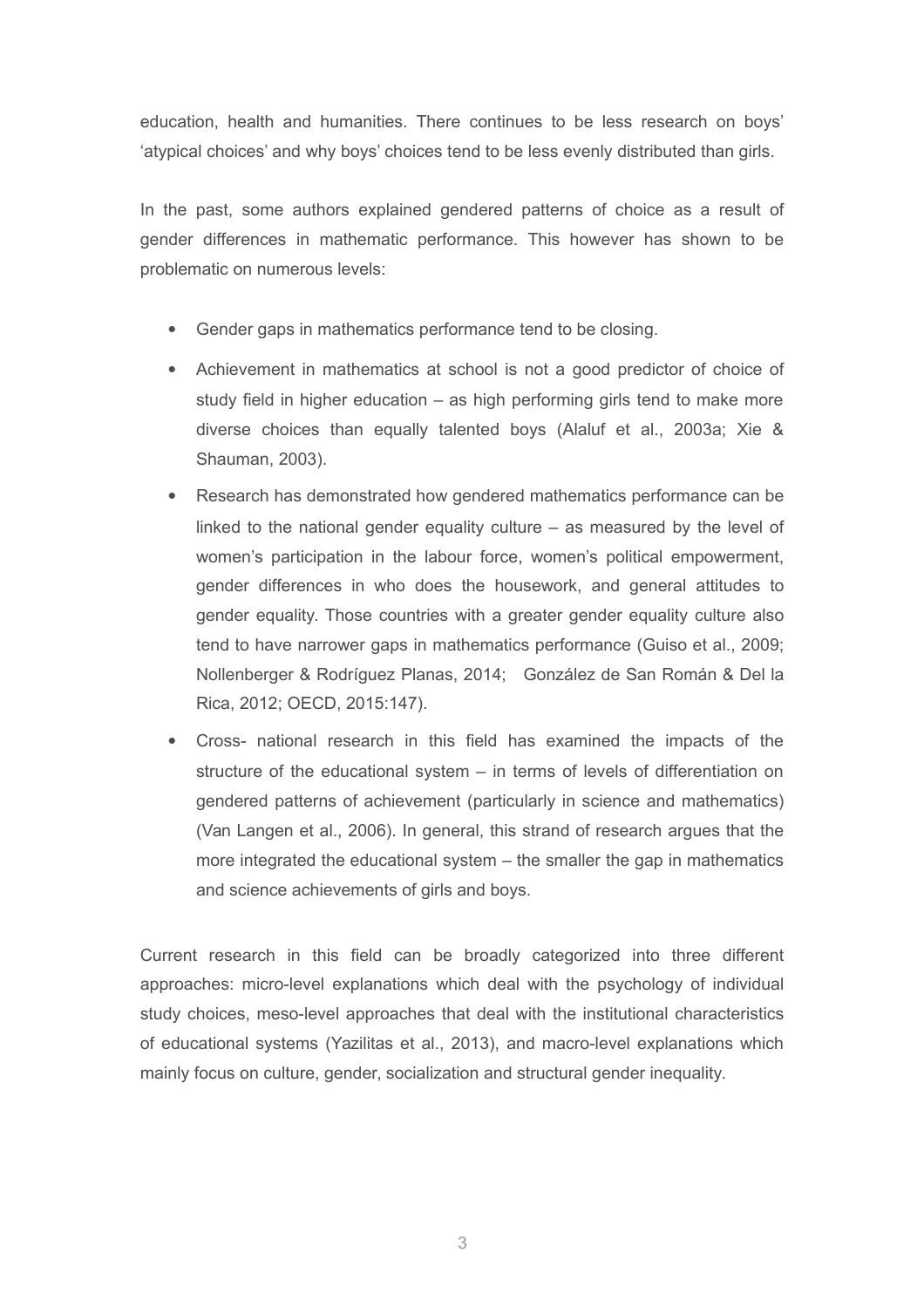# **Recent and New Insights from Research**

## **Stereotypes**

*"Stereotypes are cognitive schema or prototypes; clusters of perceived personal traits applied to social groupings, such as occupational categories. It can be cognitively efficient to describe groups using labels; however stereotyping exaggerates group differences and underestimates within group variability (DeLamater & Myers, 2007). In this sense stereotypes reflect shared social beliefs, values and norms that dictate the roles of men and women in society". (GenSET, 2011)*

There is a significant strand of literature which recognizes the impact of gender stereotypes on girls and boys, and women and men's study and occupational choices. Gender stereotyping is based on a dualistic notion of gender which, at its most reductive, equates women with reproductive work and men with productive work in society. Whilst the origins of gender stereotypes are hotly debated, there is a broad recognition of their pervasiveness (Charles, 2011:364). There are two main ways that stereotypes support gendered segregation in field of studies: "biasing evaluations of self and others and creating standards of femininity and masculinity to which people feel accountable" (ibid).

Stereotypes however are not fixed but are permeable to time and place. The majority of the literature looks at how gender stereotypes are reproduced – and how this impacts on girls' and boys' study choices – there is much less literature that charts the dynamic processes of challenging and changing stereotypes (Caprile, 2012; Lenton et al., 2009).

# Role of Significant Others

Stereotyping and role modelling are closely interconnected: gender differences in career choices have been explained by role modelling where behaviour of significant others is encoded and copied (Bandera, 1986). Parents, teachers and friends have been identified as key role model and stereotype "carriers" – that influence the study choice of individuals (GenSET, 2011; Zwick & Renn, 2000). All three groups have been identified as key socialization agents that tend to reproduce traditional gender stereotypes and roles.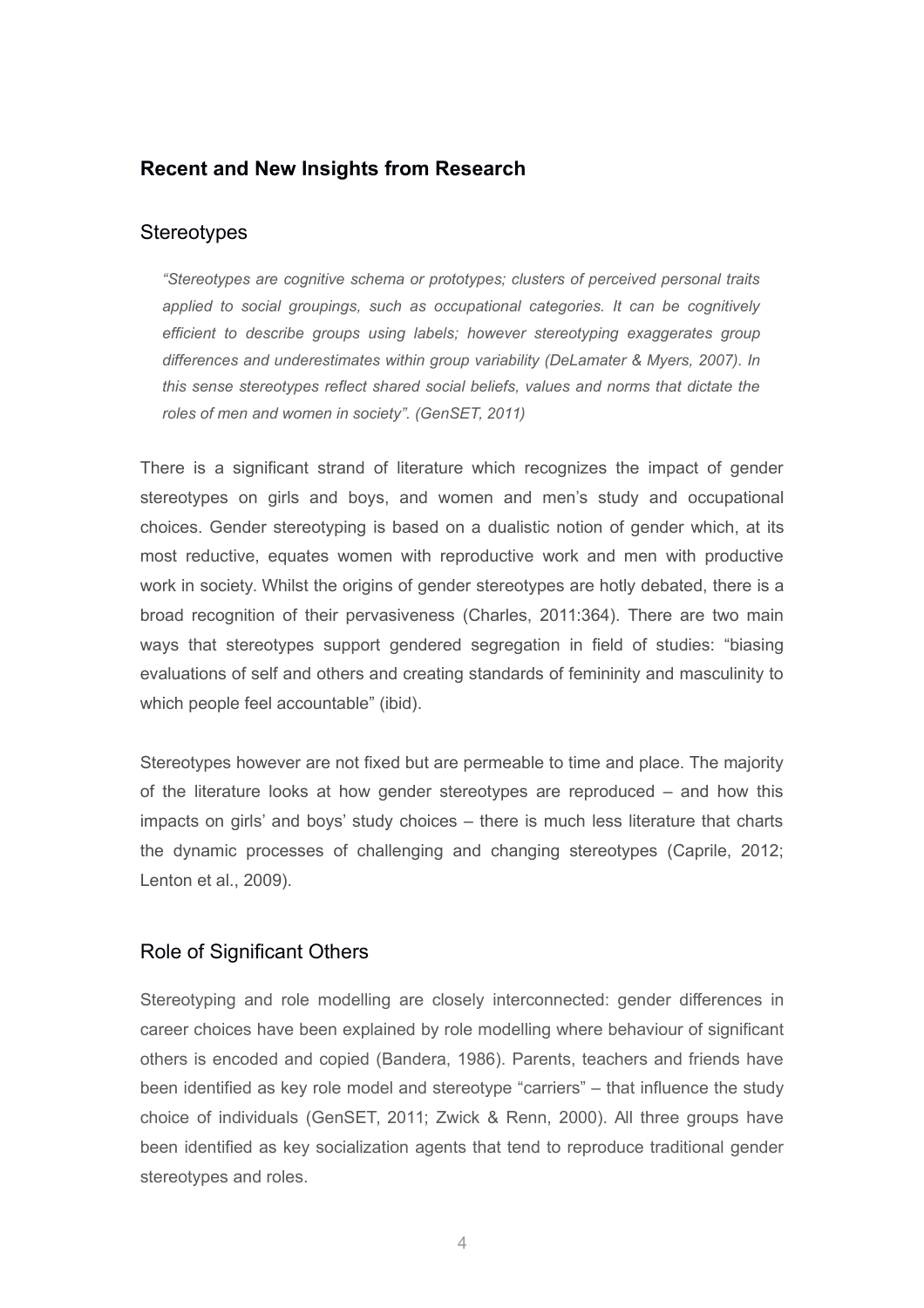In the literature, parents are seen to influence young people's choice of subjects through role modelling and projecting expectations of career choice. This works in various ways: through differential treatment of boys and girls, evaluating ability differently (NAS, 2007), holding different expectations for their sons and daughters, and direct role modelling. The enduring links between parents' expectations and their young adult children's gender-typed occupational choices has also been demonstrated (Jacobs et al., 2006). Recent research has shown how parents are

more likely to expect their sons, rather than their daughters to work in a STEM field (OECD, 2015:139). Direct role modelling also has an impact. Research has shown that girls are more likely to undertake scientifictechnical studies if someone in the family has already done so (Hapness & Ramussen, 2000), whilst children

*Parents, teachers and friends have been identified as key role model and stereotype 'carriers' – that influence the study choice of individuals*

are more likely to undertake doctoral studies if someone in the family has also completed a doctorate (Högskoleverket, 2006). This research also highlights the key relevance of patterns of class background and class mobility, especially in societies with large economic class and income differences. Levels of gender equality within the household have also been identified as impacting positively on girls' greater interest in mathematics (Jacobs & Eccles, 1992; NAS, 2007) whilst girls brought up in households with greater gender equality are more likely to pursue non-traditional careers (Weisner & Wilson-Mitchell, 1990).

Teachers are seen to be particularly crucial – especially in the early years of secondary education – when a teacher can have a great impact on students' views of science and related careers (Cerini et al., 2004; Regan, 2015:74). Research explores how stereotypes are transmitted in the classroom – and highlights how teachers are often unaware of their role in perpetuating this bias. This can impact on students' choice of studies – for example girls are discouraged from choosing options that run counter to traditional gender stereotyping of subjects. Other research notes how teachers tend not to be informed about careers in general (Stagg, 2007), and do not perceive themselves to be sources of careers information for their students (Munro & Elsom, 2000). This lack of solid information about careers, combined with a lack of recognition of the influential role they play in young people's decisions, means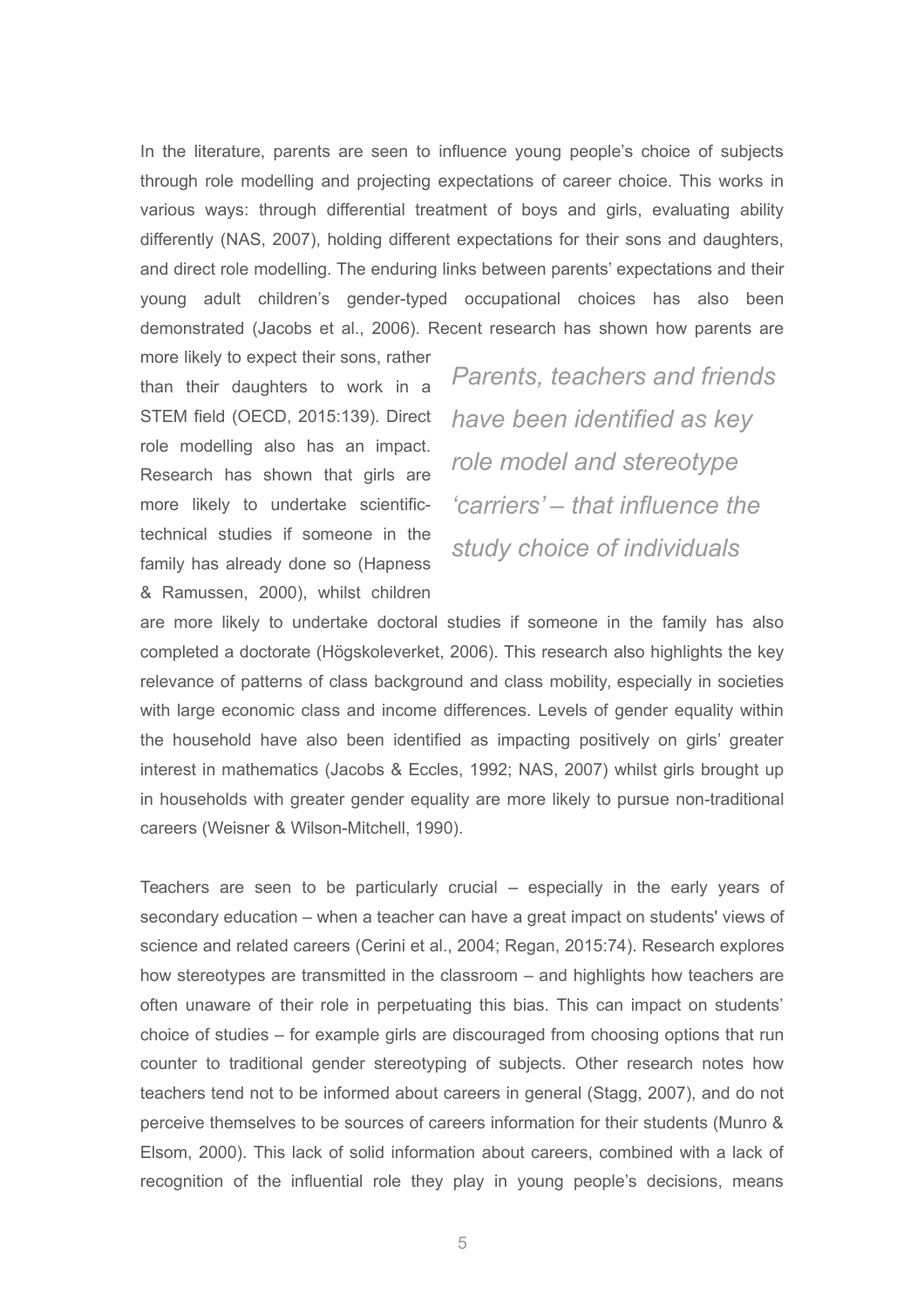teachers are not only ill-prepared to play this vital role, but may unwittingly perpetuate bias. Bias is also perpetuated in pupil–teacher interaction, which has been identified as being magnified in mathematics and science classes (Tobin & Gallagher, 1987).

Research has also examined the impact of peers as role models in adolescence – at that key time when educational choices are first made. Teenagers tend to look to their friends and peer group as a key reference point. Research has shown how gender stereotypes are reinforced – and non-conformity is punished whilst samegender friendships have tended to intensify gender differences in educational choice in mixed school settings (Kessels 2005). Technical subjects tend to be unpopular – when it comes to choices to be made, and tend to be associated with masculinity. There can be pressure on girls not to take such subjects and this may be amplified by their increased susceptibility to perceptions of social acceptance (Håpnes & Rasmussen, 2000).

#### Individual Study Choice

Different approaches have attempted to explain the complex relationships between abilities, skills, interests, expectations of success and academic choices. One strand of research examines how gendered patterns of academic choice in Mathematics, Science and Technology can be largely attributed to differences in men and women's beliefs about their abilities and skills in mathematics (Bussey & Bandura 1999; Yazilitas et al., 2013:4). The OECD PISA study and other studies find that even when girls perform just as well as boys they tend to have less belief in their own abilities in mathematics and science (OECD, 2015). These self-beliefs then impact on students' learning and performance on various different levels including students' motivation and perseverance, emotional life and crucially affects the choices students make about coursework, additional classes, and even education and career paths (Bandura, 1997; Wigfield & Eccles, 2000). Recent PISA findings however highlight the important role that gender stereotyping plays in mathematics self-confidence:

*"gender differences in self-confidence are particularly large when considering the ability to solve applied mathematics tasks that have gender-stereotypical content (e.g. petrol-consumption rate of a car). No gender differences in self-confidence were demonstrated in more abstract-classroom content (e.g. solving a linear or a quadratic equation)" (OECD, 2015:2/3).*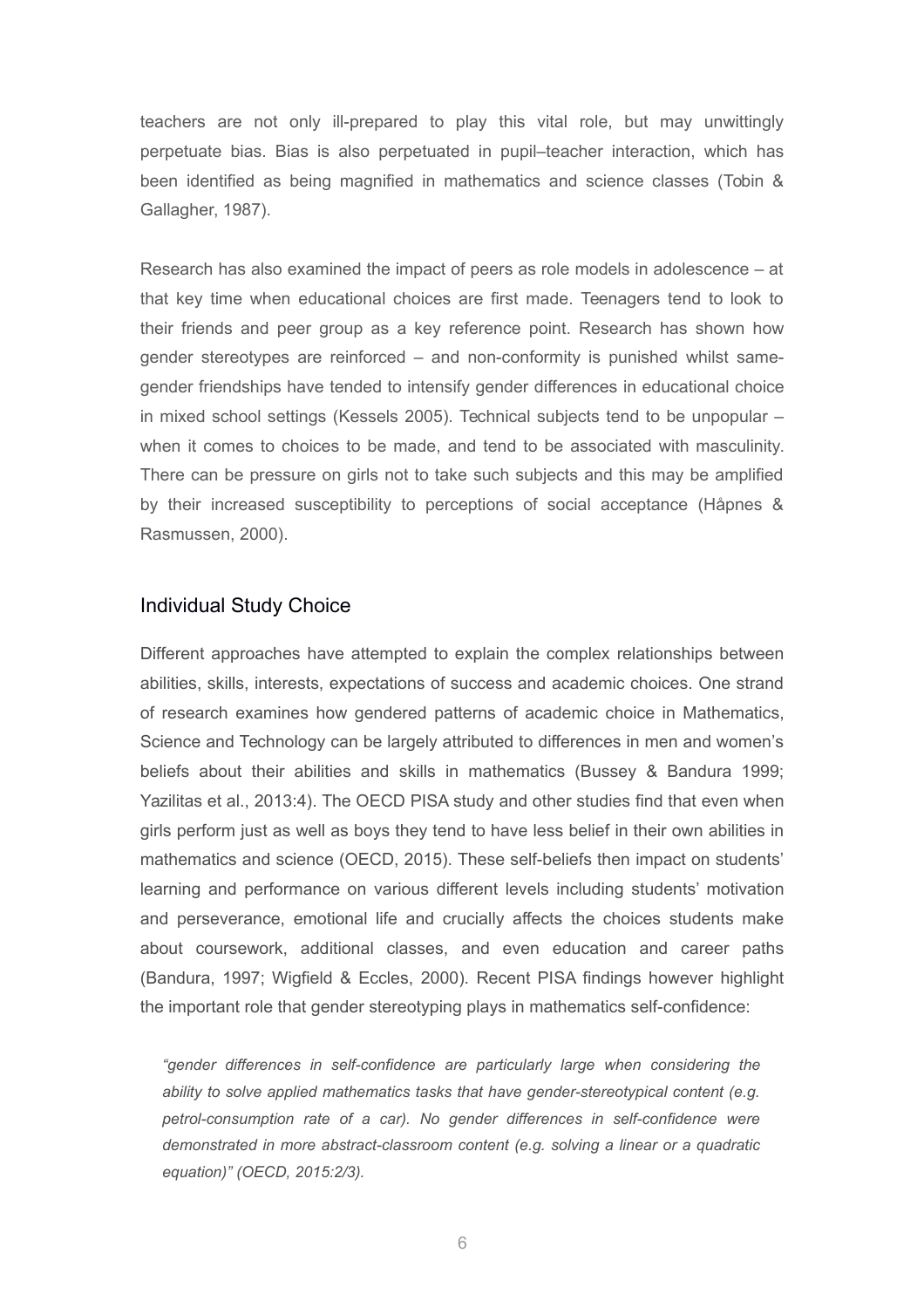## Educational Systems and Institutions

Gendered patterns of fields of studies are also affected by the type of educational system and institutional factors like the curriculum, pedagogy and quality of teaching.

The degree of differentiation/ integration of an education system has been linked to its impact on both boys' and girls' educational expectations. The more differentiated an education system is, the lower the expectations of students. This holds for both boys and girls (McDaniel, 2010). It has also been argued that educational systems that force young people to make "choices" during puberty – (when young people are particularly susceptible to gender stereotypes) – reinforce gender segregation in education which then goes on to determine university and professional paths (Van Langen et al., 2008).

The formal and hidden curriculum, pedagogy, and the quality of teaching have all been identified as impacting on gendered fields of study. Regarding curricula in

science subjects, there has been a push towards an inquiry-based approach to learning. Research has shown how this approach may impact on learning gains particularly minimising the gender gap (Laursen et al., 2014:412). Context-based approaches to science teaching, that emphasise the links between science, technology and society, are also being introduced by educational reforms to increase motivation in science. In their systematic review, Bennett et al. (2007)

*Educational systems that force young people to make 'choices' during puberty – (when young people are particularly susceptible to gender stereotypes) – reinforce gender segregation in education.*

relate this approach to increased positive attitudes in both girls and boys, whilst they also emphasise its role in reducing gender differences. Other research has shown how a high school curriculum that is strong in mathematics and science may provide a partial antidote to gender stereotyping and the discouragement of girls' interest in STEM (Legewie & DiPrete, 2014:275).

The concept of the hidden curriculum refers to a set of values, attitudes and norms, implicitly conveyed to pupils by teachers' actions and by the organizational processes

7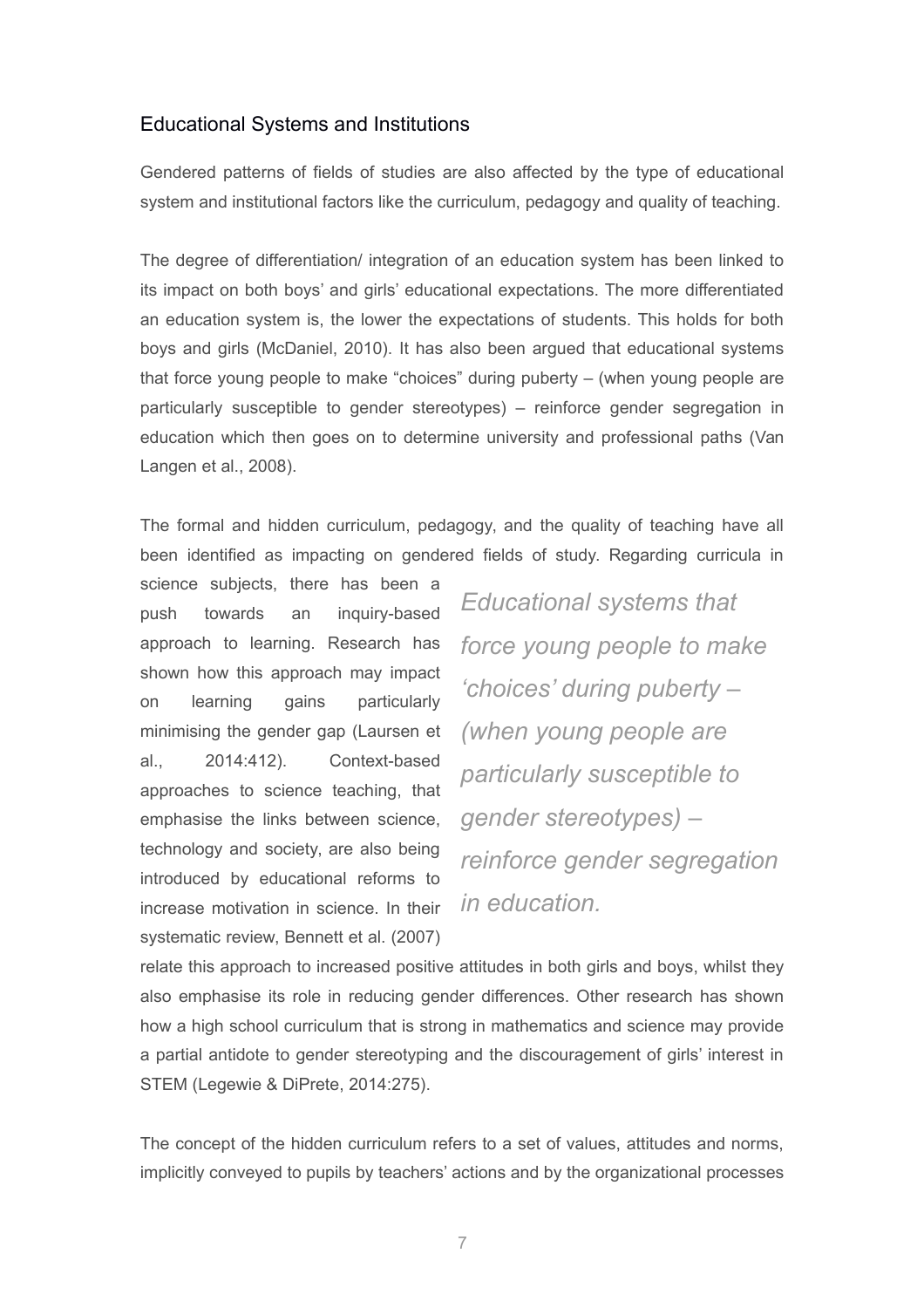operating within schools. Research has shown how this "transmits messages that often reinforce gender stereotyping and the dominance of boys regarding the school space" (Caprile et al., 2012:77). Research by Legewie and Diprete (2014) has shown how gender integrated extra-curricular activities can mitigate against established gender stereotypes. Pedagogy and the quality of science teaching have also been identified as impacting on student's engagement with science and subsequent decisions to pursue further science study (Pike & Dunne 2011; Tytler & Osborne 2012; Tai et al., 2006).

### Culture, Gender, Socialization and Structural Inequality

The relationships between gendered identities, stereotypes, societal development and gendered choice patterns have been studied in an attempt to explain gendered patterns of fields of studies.

Links between levels of societal development and the sex typing of Mathematics, Science and Technology – has been explored by Charles & Bradley (2009) who examined sex segregation in higher education by field of study in 44 countries with differing levels of development and concluded that "sex typing of curricular fields is stronger in more economically developed contexts". They claim that this is due to a gender essentialist ideology combined with value systems that favour selfexpression. This strand of research argues that in advanced industrial societies, vertical inequality forms have generally decreased more than horizontal forms – perhaps because hierarchical distinctions are seen to be less legitimate and are subject to greater scrutiny (Charles, 2011).

Other research links identity construction to societal development. Schreiner & Sjøberg's (2007) research centres on identity construction of young people and their subject interests, which they deem as crucial for understanding gendered patterns in Mathematics, Science and Technology. It has been argued that students in late modern societies may make fundamentally different educational choices than students in traditional and modern societies (Schreiner & Sjøberg, 2007). Educational and academic choices of students from late modern societies are guided less by concerns for material security and more by the question: "Who do I want to be?". Core identity is therefore used to explain gendered differences in Mathematics-Science-Technology take-up in these types of societies.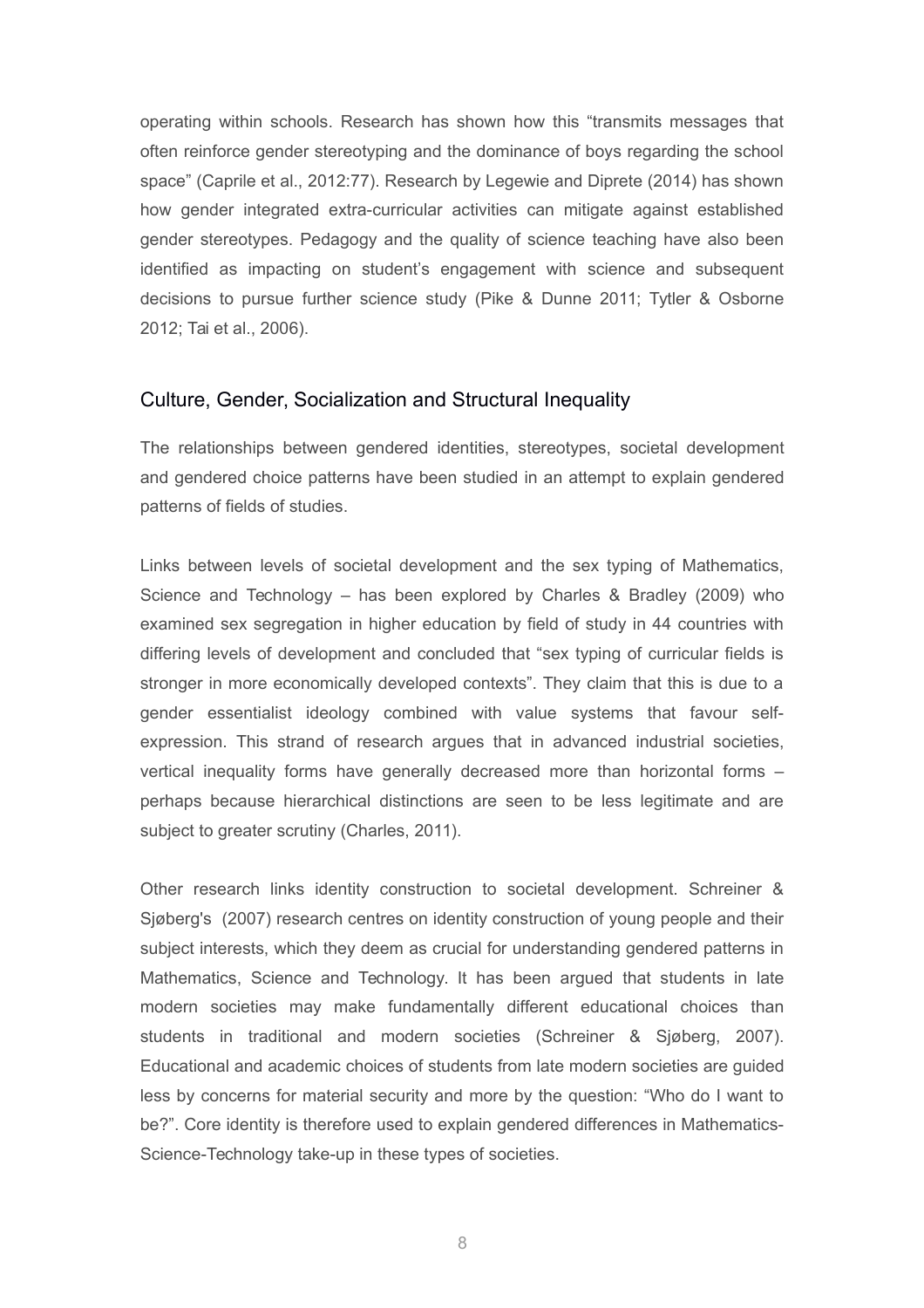Moreover, local and national patterns of horizontal gender segregation need to be understood within the broader framework of structural gender inequalities, and the extent of, and indeed variation in, male domination across different European societies. There are considerable variations across Europe in this respect. In general terms, greater horizontal gender segregation tends to be associated with greater gender inequality at the societal level. However, this is not a one-to-one relation. Less horizontal gender segregation in education and training occurs in some countries not known for societal gender equality, with, for example, relatively high levels of girls' participation in SET in some parts of Central and Eastern Europe; likewise, some countries known for societal gender equality, such as some Nordic countries, can have strong horizontal gender segregation in education and training (Scambor et al., 2013), facilitated in part by the gendered labour markets in education, health and welfare.

#### **Implications for Policy**

Research in this field tends to suggest three main levels where policy intervention can make an impact and promote a more gender balanced field of studies: at the first level regarding the influence and role of parents, teachers, peers and media (including social media and online) actors; a second at the institutional level (the school context); and the third level being the educational system within its societal context.

For parents, teachers, peers and media (including social media and online) actors, it seems imperative that they become aware of and reflect on their own biases and the possible effects these can have. Training could be provided in the local school context about a) the role they play in career choice of adolescents and b) challenging sex-typing of occupations. This may include educating parents and teachers about the satisfaction found by both males and females engaged in non-typical occupations, and the full range of occupational options open to both boys and girls. Teachers also need to be made aware of the crucial role they play in providing informal career guidance and need to know where to find reliable information on careers.

An increasing focus on the institutional high school context in some empirical research may open concrete avenues for effective policy intervention. The curricular (formal and hidden), extra-curricular activities, pedagogy, and the quality of teaching

9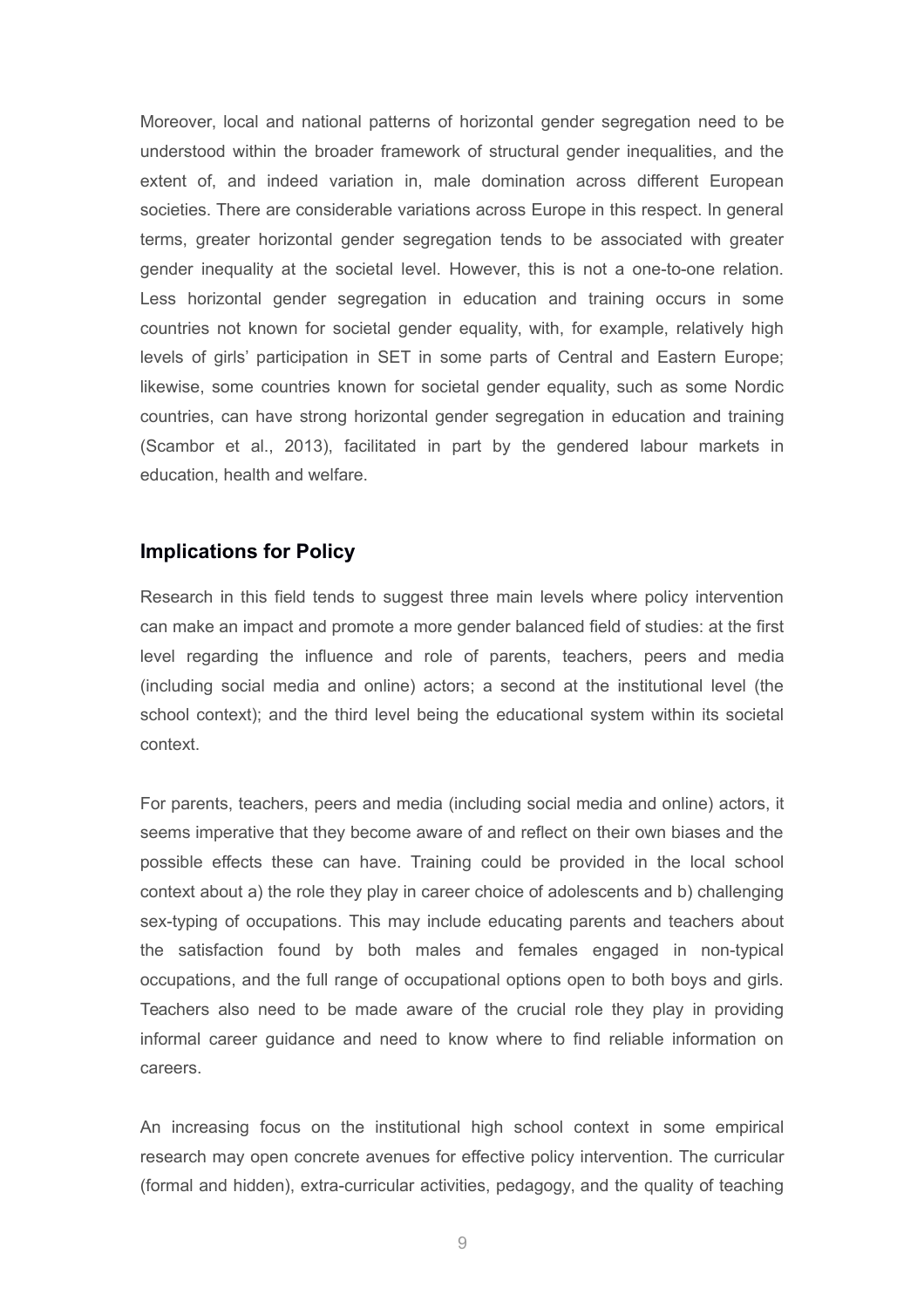are all areas which can impact on a more gender balanced distribution of field of study. In terms of curriculum, it seems as though those reforms that benefit girls also benefit boys, for example the push towards inquiry based learning tackles the gender gap in interest and motivation in science, whilst being beneficial to both boys and girls.

In terms of the educational system, research has shown how a more integrated education system that delays choice and does not allow an early specialization – can contribute to more gender-balanced fields of studies. Policymakers with responsibilities for the education system need to take this into account when enacting educational reforms. Career and guidance services also need to be strengthened within the education system. One way to do this is to encourage partnerships between schools, career guidance services and local businesses to facilitate students' visits to the workplace and encourage professionals from a range of fields to visit schools.

As a concluding comment – given the predominance of the literature in this field concerned with attracting more girls to STEM/ MST, attempts to achieve gender balance in study fields should not mean a re-alignment to the male model. Instead, there is a vital need to problematise the taken-for-granted assumptions of boys' and young men's given relation to SET and similar fields. Indeed, there is also a danger of reproducing stereotypes in both research approaches and policy. This may be challenged in various ways, for example, by research and policy on LGBTQ students and learners, and research and policy connecting educational choices to broader societal patterns of gender inequality and power beyond education and training, for example, in politics and public spheres, and in class and ethnic mobility.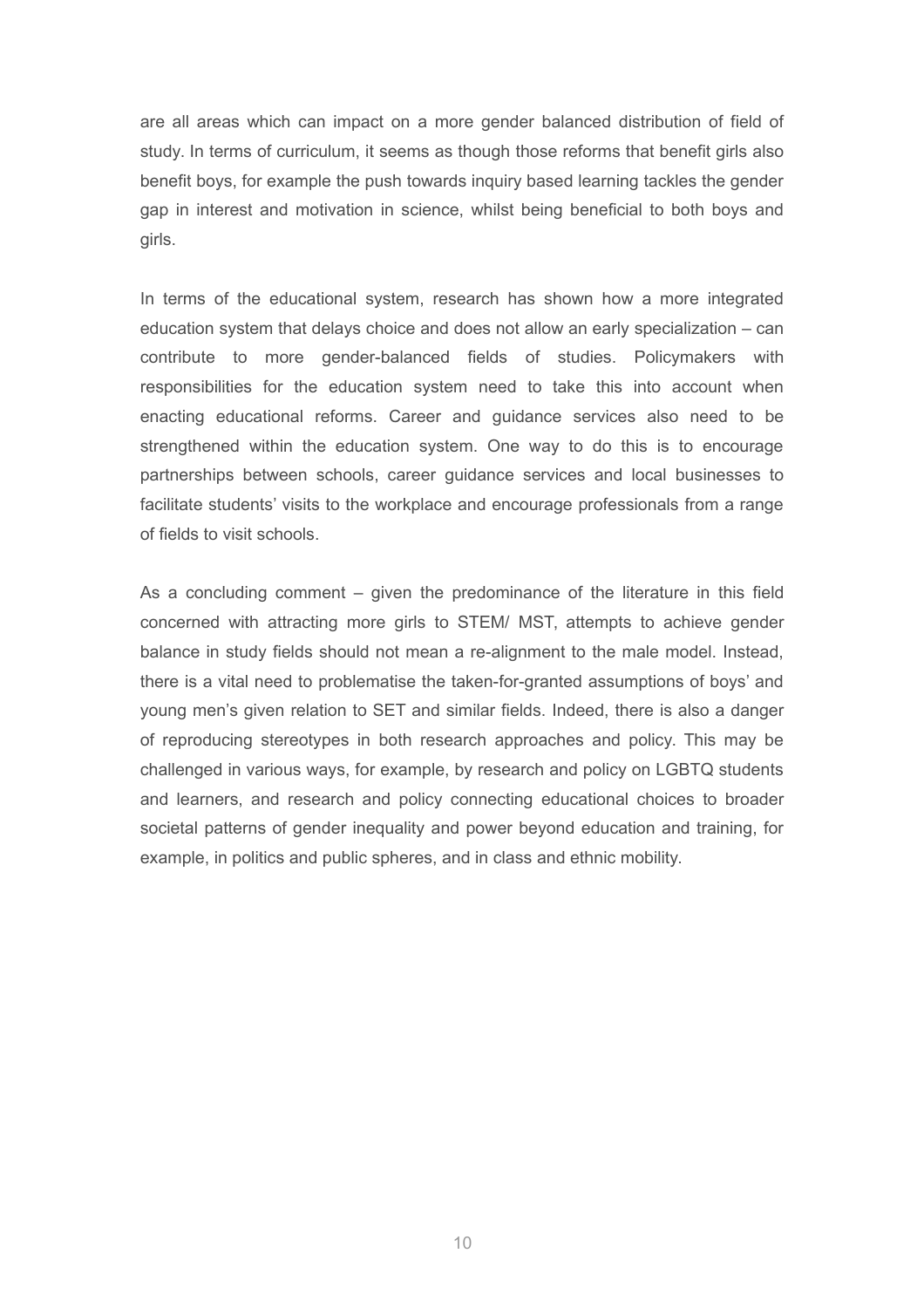# **Bibliography**

- Alaluf, M.,Marage, P., Pahaut, S., Sanvura, R., Valkeneers, A., & Van heerswynghels, A. (2003). Les filles face aux etudes scientifiques, Université Libre de Bruxelles, Bruxelles.
- Bandura, A. (1986). Social Foundations of Thought and Action: A Social Cognitive Theory, Englewood Cliffs, NJ, Prentice Hill.

Bandura, A. (1997). Self-Efficacy: The exercise of control, New York, WH Freeman.

- Bennett, J., Lubben, F. & Hogarth, S., (2007). Bringing science to life: A synthesis of the research evidence on the effects of context-based and STS approaches to science teaching. Science Education, Vol. 91, No. 3, pp.347–370.
- Bussey, K. & Bandura, A., (1999). Social cognitive theory of gender development and differentiation. Psychological review, Vol. 106, No. 4, pp.676–713.
- Caprile, M. et al., (2012). Meta-analysis of gender and science research, Brussels, European Commission.
- Cerini, B., Murray, I., & Reiss, M. (2004). Student review of the science curriculum. London, Planet Science.
- Charles, M., (2011). A World of Difference: International Trends in Women's Economic Status. The Annual Review of Sociology, Vol. 37, pp.355–71.
- Charles, M. & Bradley, K., (2009). Indulging our gendered selves? Sex segregation by field of study in 44 countries. AJS; American journal of sociology, Vol. 114, No.4, pp.924–76.
- Eccles, J. et al., (2000). Gender-role socialization in the family: A longitudinal approach. In T. Eckes & H. Trautner, eds. The developmental social psychology of gender. Mahwah, NJ: Lawrence Erlbaum Associates, pp. 333–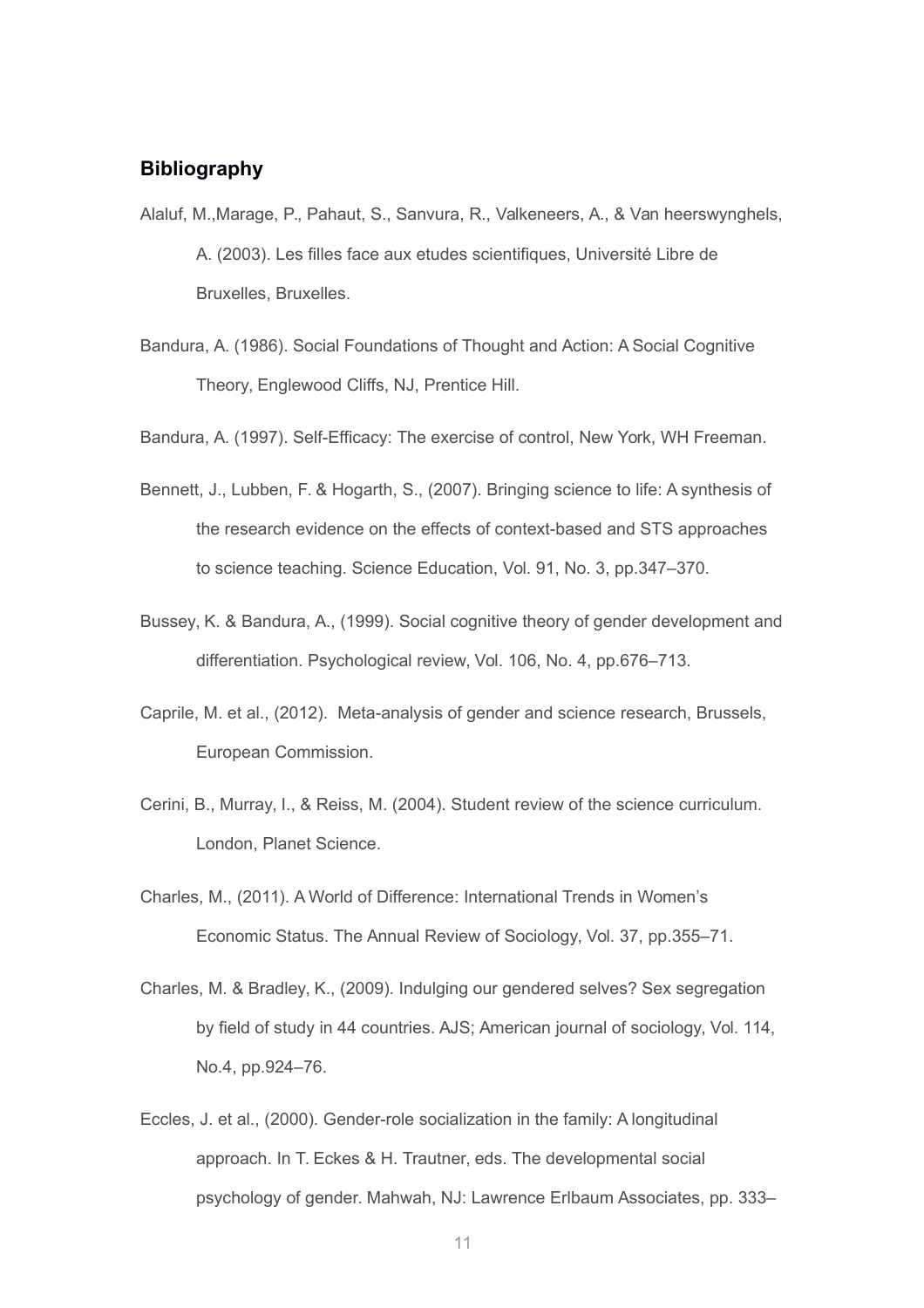- Eccles, J., (1994). Understanding Women's Educational and Occupational Choices: Applying the Eccles et al. Model of Achievement-Related choices. Psychology of Women Quarterly, Vol. 18, pp.585–609.
- European Commission, (2013). She Figures 2012: Gender in Research and Innovation, Luxembourg, Publications Office for the European Union.
- GenSET, (2011). Gender Stereotypes and Gender Attitudes in the Assessment of Women's Work, genSET Workshop Briefing Materials.
- González de San Román, A. & de la Rica, S. (2012). Gender Gaps in PISA Test Scores: The Impact of Social Norms and the Mother's Transmission of Role Attitudes, IZA Discussion Papers 6338, Institute for the Study of Labor (IZA).
- Guiso, L., Monte, F., Sapienza, P. & Zingales, L. (2009). Culture, Gender and Math, Science, Vol 320, No. 5880, pp 1164-1165.
- Häpnes, T. & Rasmussen, B. (2000). New technology increasing old inequality? in E. Balka, & R. Smith (eds) Women, Work and Comuputerization: Charting a Course to the Future, Seventh International Conference on Women, Work and Computerization,British Columbia, Vancouver, Canada, 8th-11th June, 2000.
- Högskoleverket (Swedish National Agency for Higher Education) (2006). Forskarutbilding och forkarkarriar - betydelsen av kön och socialt ursprung, Swedish National Agency for Higher Education, Växjö.
- Henrikson, E., Dillon, J. & Ryder, J., (2015). Understanding Student Participation and Choice in Science and Technology, Dordrecht, Springer.
- Jacobs, J. & Eccles, J. (1992). The influence of parent stereotypes on parent and child ability beliefs in three domains, Journal of Personality and Social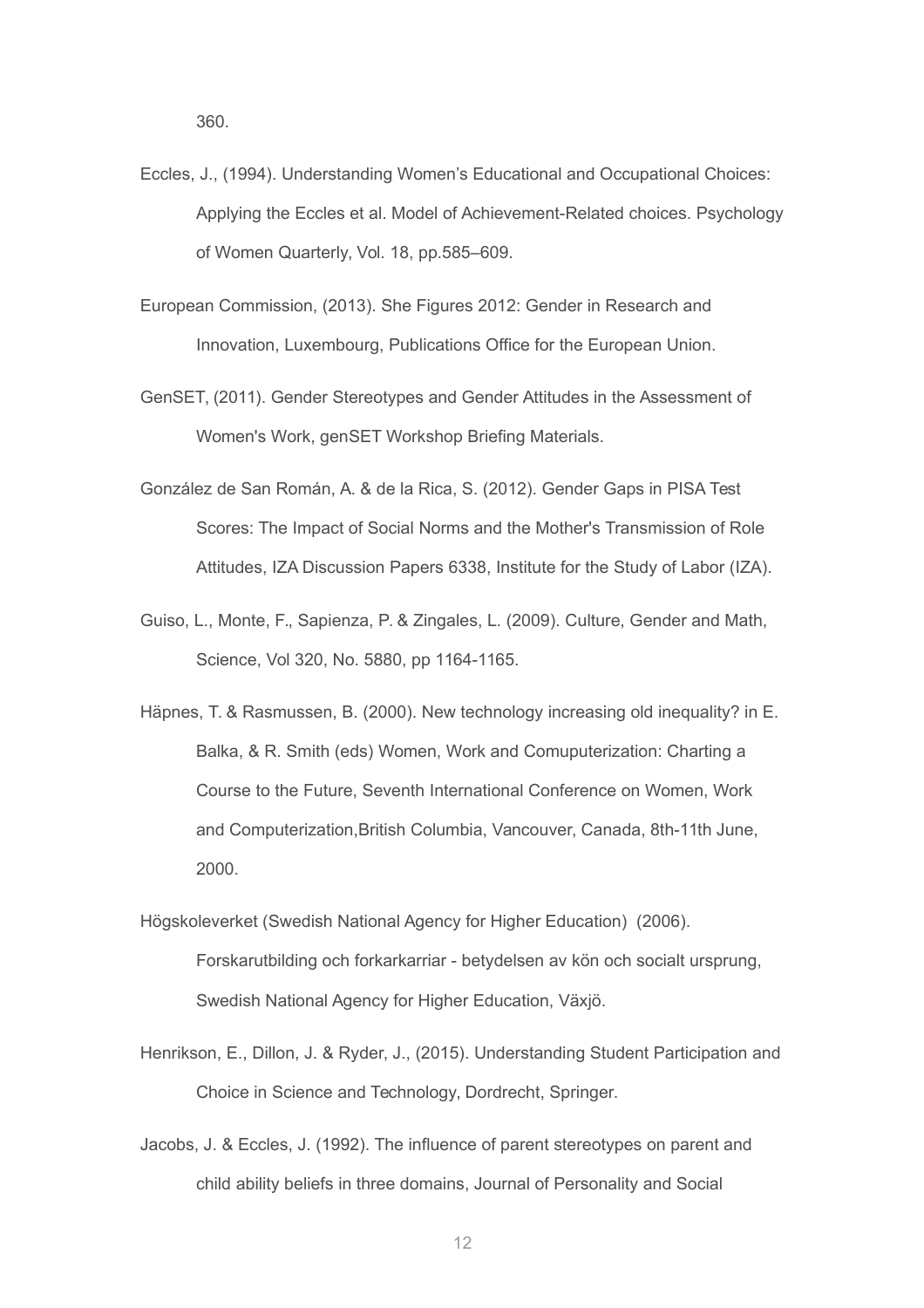Phsycology, Vol. 63, No. 6, pp. 932-44.

- Jacobs, J.E., Chhin, C.S. & Bleeker, M.M., (2006). Enduring links: Parents' expectations and their young adult children's gender-typed occupational choices. Educational Research and Evaluation, Vol. 12, No. 4, pp.395–407.
- Kessels, U., (2005). Fitting into the stereotype: How gender-stereotyped perceptions of prototypic peers relate to liking for school subjects. European Journal of Psychology of Education, Vol. 20, No.3, pp.309–323.
- Laursen, S., Hassi, M. & Kigan, M. (2014). Brief Report: Benefits for Women and Men of Inquiry Based Learning in College Mathematics: A Multi-Institution Study, Journal for Research in Mathematics Education, Vol. 45, No. 4, pp 406-418.
- Legewie, J. and DiPrete, T. (2014). High School Environments, STEM orientations and the gender gap in Science and Engineering degrees, Sociology of Education, Vol. 87, No. 4, pp. 259-280.
- Lenton, A., Bruder, M., & Sedikides, C. (2009). A meta-analysis on the malleability of automatic gender stereotypes. Psychology of Women Quarterly, 33, pp.183- 196.
- McDaniel, A., (2010). Cross-National Gender Gaps in Educational Expectations: The Influence of National-Level Gender Ideology and Educational Systems. Comparative Education Review, Vol. 54, No.1, pp.27–50.
- Munro, M., & Elsom, D. (2000). Choosing science at 16: The influence of science teachers and careers advisers on students' decisions about science subjects and science and technology careers. Cambridge: National Institute for Careers Education and Counseling (NICEC).

National Academy of Science, (2007). Beyond Bias and Barriers. Fulfilling the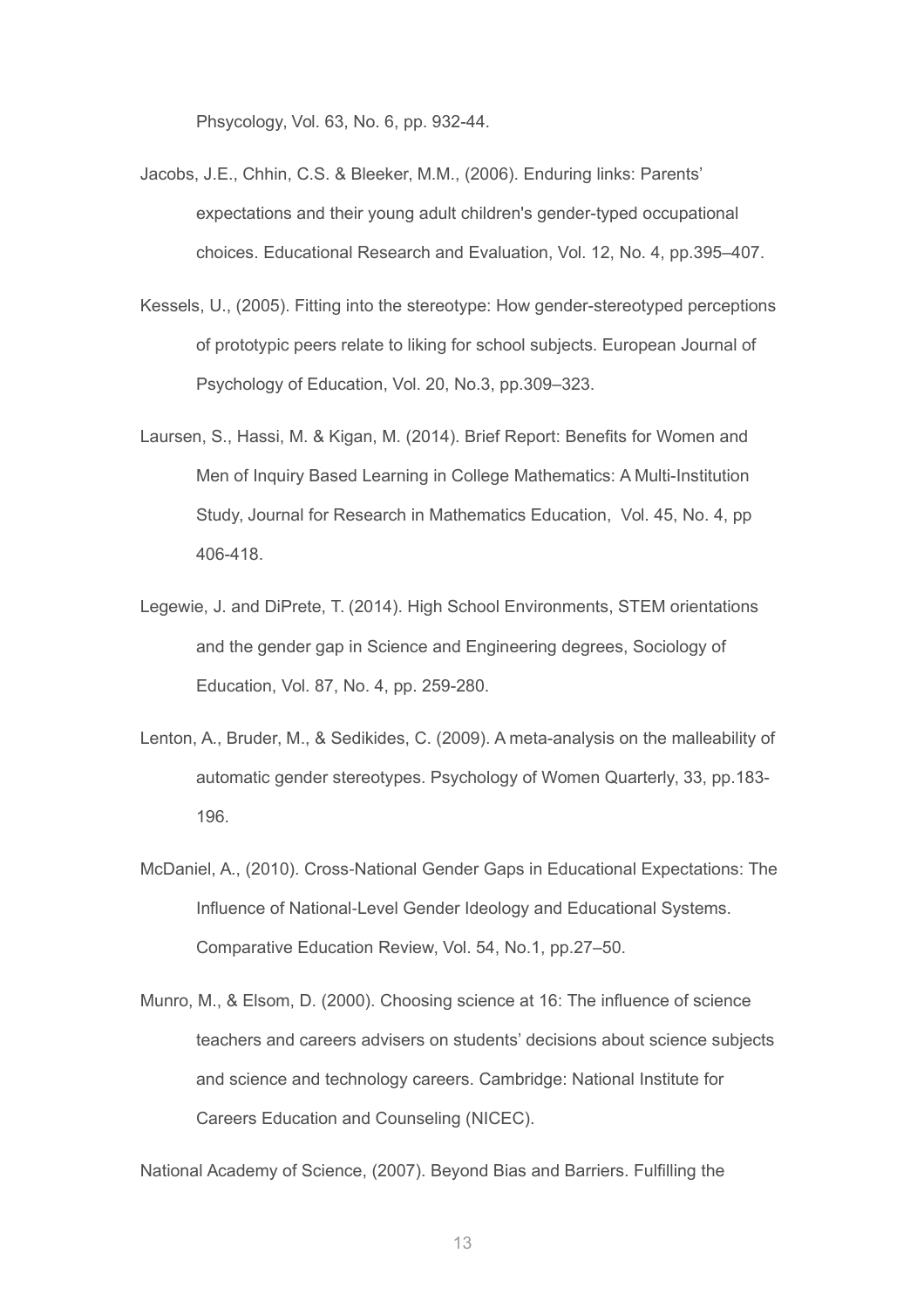Potential of Women in Academic Science and Engineering, Washington DC The National Academy Press.

- Nollenberger, N. & Rodríguez Planas, N., (2014). The math gender gap: The role of culture. IZA Discussion Paper Number 8379.
- OECD, (2015). PISA 2012 results: The ABC of Gender Equality in Education Aptitude, Behaviour, Confidence, Paris, OECD.
- Pike, A.G. & Dunne, M., (2011). Student reflections on choosing to study science post-16. Cultural Studies of Science Education, Vol. 6, No. 2, pp.485–500.
- Regan, E. & DeWitt, J., (2015). Attitudes, Interests and Factors Influencing STEM Enrollment Behaviour: An Overview of Relevant Literature, in Henrikson, E., Dillon, J. & Ryder, J., (2015). Understanding Student Participation and Choice in Science and Technology, Dordrecht, Springer, pp.63–88.
- Scambor, E., Wojnicka, K. & Bergmann, N. (2013). Study on the Role of Men in Gender Equality, prepared for European Commission, Consortium led by L&R Social Research, with Dissens, abz\*austria, INBAS, Written by Sophia Belghiti-Mahut, Nadja Bergmann, Marc Gärtner, Jeff Hearn, Øystein Gullvåg Holter, Majda Hrženjak, Ralf Puchert, Christian Scambor, Elli Scambor, Hartwig Schuck, Victor Seidler, Alan White and Katarzyna Wojnicka, Brussels, European Commission, 2013.
- Schreiner, C. & Sjøberg, S., (2007). Science Education And Youth's Identity Construction-Two Incompatible Projects? In D. Corrigon, J. Dillon, & R. Gunstone (Eds.), The Re-Emergence Of Values In The Science Curriculum pp. 1–16.
- Snyder, T, & Dillow, S. 2007. Digest of Educational Statistics 2006. Washington, DC, Natlional Centre for Education Statistics.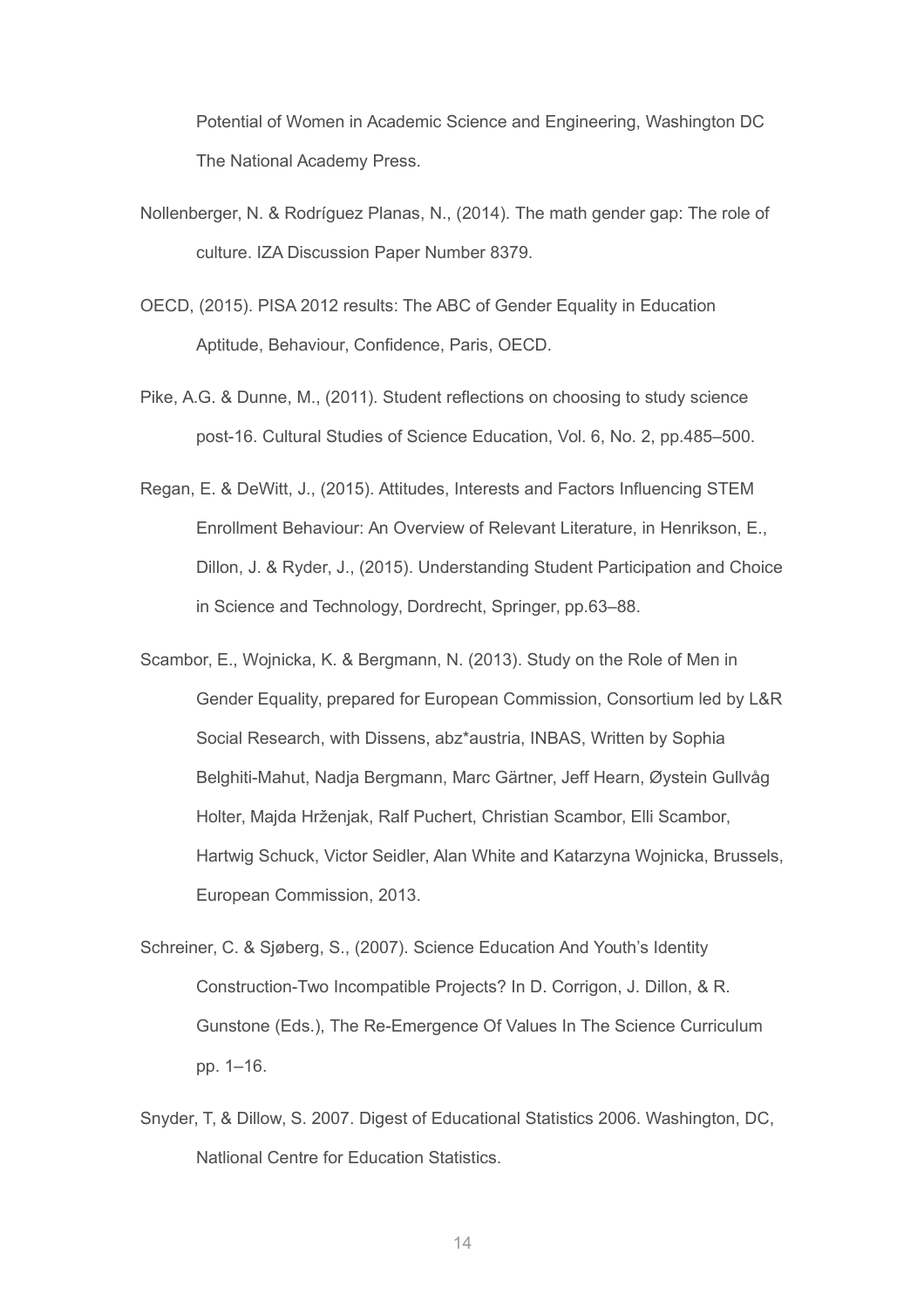- Stagg, P. (2007). Careers from science: An investigation for the Science Education Forum. Warwick: Centre for Education and Industry (CEI).
- Tai, R.H., Sadler, P.M. & Mintzes, J.J., (2006). Factors Influencing College Science Success. Journal of College Science Teaching, pp.56–60.
- Tobin, K., & Gallagher, J. J. (1987). The role of target students in the science classroom. Journal of Research in Science Teaching, Vol. 24, No. 1, pp. 61– 75.
- Tytler, R. & Osborne, J., (2012). Student Attitudes and Aspirations Towards Science. In Second International Handbook of Research in Science Education. pp. 597–625.
- Van Langen, A., Bosker, R. & Dekkers, H. (2006). Exploring cross-national differences in gender education, Educational Research and Evaluation, Vol 12, No. 2, pp 155-177.
- Van Langen, A., Rekers-Mombarg, L. & Dekkers, H., (2008). Mathematics and science choice following introduction of compulsory study profiles into Dutch secondary education. British Educational Research Journal, Vol. 34, No. 6, pp.733–745.
- Weisner, T. & Wilson-Mitchell, J. (1990). Nonconventional family lifestyles and sex typing in six years olds, Child Development, Vol. 61, No. 6, pp 1915-1933.
- Wigfield, A. and Eccles, J. (2000). Expectancy value theory of motivation, Contemporary Educational Psychology, Vol. 25, pp. 68-81.
- Xie, Y. & Shauman, K. (2003). Women in Science: Career Processes and Outcomes, Harvard University Press, Cambridge, M.A.
- Xu, J., Coats, L.T. & Davidson, M.L., (2011). Promoting Student Interest in Science: The Perspectives of Exemplary African American Teachers. American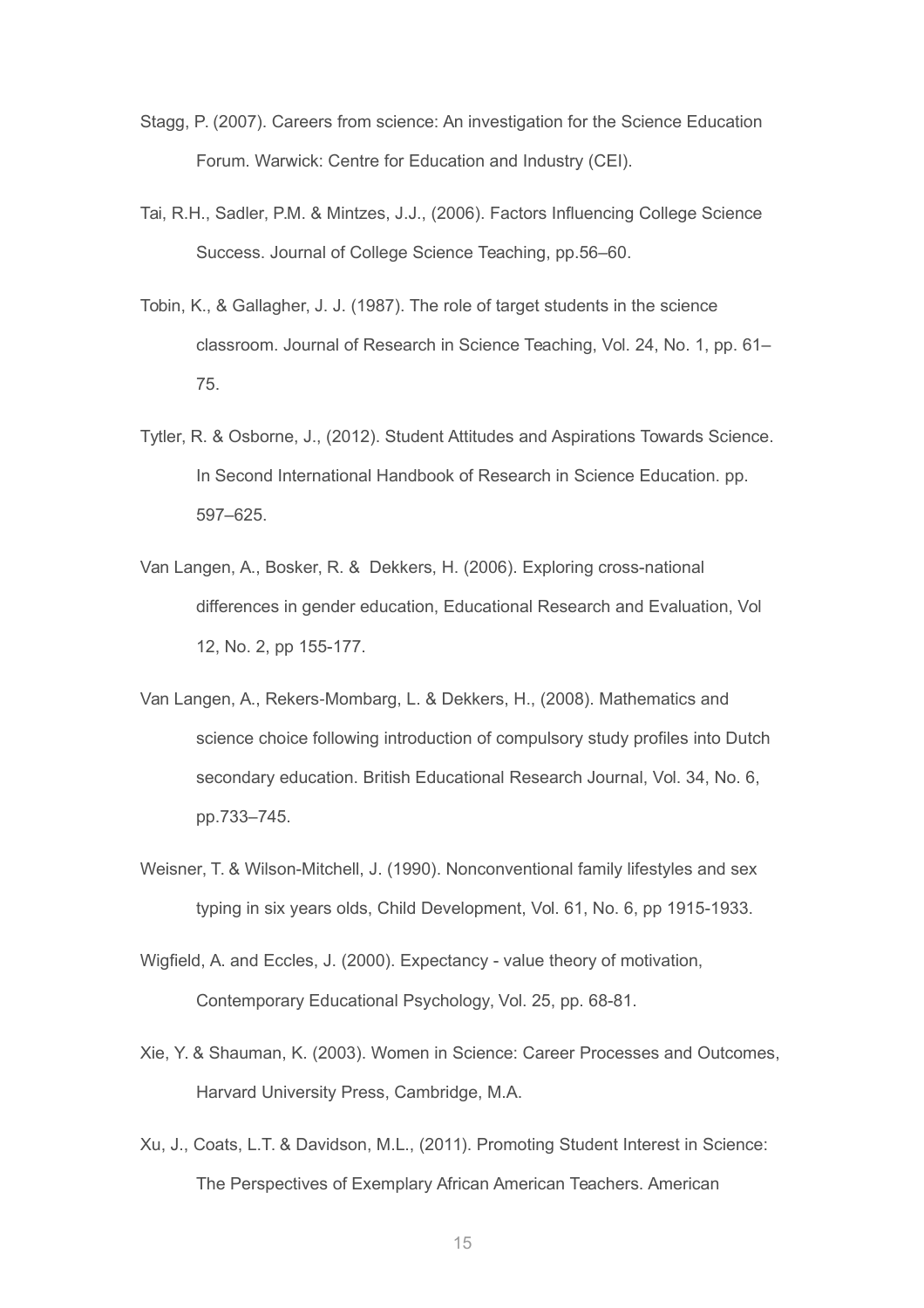Educational Research Journal, Vol. 49, No. 1, pp.124–154.

- Yazilitas, D. et al., (2013). Gendered study choice: A literature review. A review of theory and research into the unequal representation of male and female students in mathematics, science and technology. Educational Research and Evaluation, Vol. 19, No. 6, pp.525–545.
- Zwick, M., & Renn, O. (2000). Die Attraktivität von technischen und ingenieurwissenschaftlichen Fächern bei der Studien- und Berufswahl junger Frauen und Männer eine Präsentation del Akademie für Technikfolgenabschätzung in Baden-Württemberg, Akademie für Technikfolgenabschätzung in Baden- Württemberg, Stuttgart.